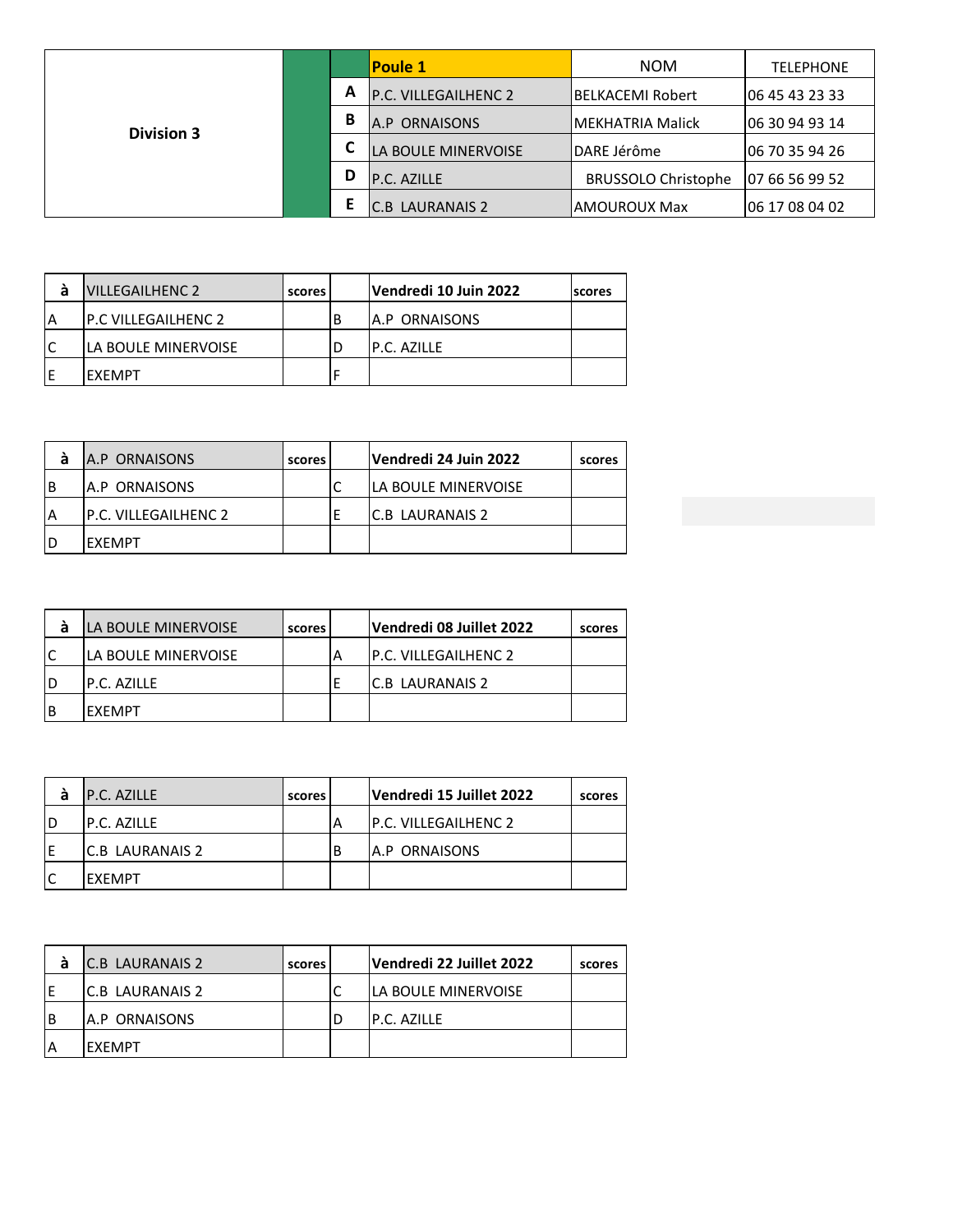|                   |        |   | <b>Poule 2</b>           | <b>NOM</b>              | <b>TELEPHONE</b> |
|-------------------|--------|---|--------------------------|-------------------------|------------------|
|                   | A<br>В |   | LA BOULE RUSTIQUOISE     | <b>DANTINE Mireille</b> | 07 66 14 05 70   |
| <b>Division 3</b> |        |   | <b>P.C LAVALETTE 1</b>   | RIVIERE JOËL            | 07 67 13 42 70   |
|                   |        |   | P.C. VILLEGAILHENC 1     | <b>IMONTIEL Antoine</b> | 06 46 26 48 39   |
|                   |        | D | P.C. ARZENS 2            | lLANOUZ Houssine        | 06 30 25 53 49   |
|                   |        |   | <b>LAURE MINERVOIS 1</b> | lGARRIGUES Yannik       | 06 24 47 09 99   |

| а | LA BOULE RUSTIQUOISE        | scores | Vendredi 10 Juin 2022   | <b>scores</b> |
|---|-----------------------------|--------|-------------------------|---------------|
| A | LA BOULE RUSTIQUOISE        |        | <b>IP.C LAVALETTE 1</b> |               |
|   | <b>P.C. VILLEGAILHENC 1</b> |        | IP.C. ARZENS 2          |               |
| Е | IFXFMPT                     |        |                         |               |

| а   | <b>P.C LAVALETTE 1</b>       | scores | Vendredi 24 Juin 2022        | scores |
|-----|------------------------------|--------|------------------------------|--------|
| l B | <b>IP.C LAVALETTE 1</b>      |        | <b>IP.C. VILLEGAILHENC 1</b> |        |
| ΙA  | <b>ILA BOULE RUSTIQUOISE</b> |        | <b>LAURE MINERVOIS 1</b>     |        |
| ID  | IFXFMPT                      |        |                              |        |

| а  | <b>P.C. VILLEGAILHENC 1</b> | scores | Vendredi 08 Juillet 2022 | scores |
|----|-----------------------------|--------|--------------------------|--------|
| lC | P.C. VILLEGAILHENC 1        |        | LA BOULE RUSTIQUOISE     |        |
| ID | IP.C. ARZENS 2              |        | <b>LAURE MINERVOIS 1</b> |        |
| ΙB | IEXEMPT                     |        |                          |        |

|    | <b>IP.C. ARZENS 2</b>     | scores | Vendredi 15 Juillet 2022 | scores |
|----|---------------------------|--------|--------------------------|--------|
| ID | IP.C. ARZENS 2            |        | LA BOULE RUSTIQUOISE     |        |
| ΙE | <b>ILAURE MINERVOIS 1</b> |        | IP.C LAVALETTE 1         |        |
|    | IFXFMPT                   |        |                          |        |

| а | LAURE MINERVOIS 1         | scores | Vendredi 22 Juillet 2022    | scores |
|---|---------------------------|--------|-----------------------------|--------|
|   | <b>ILAURE MINERVOIS 1</b> |        | <b>P.C. VILLEGAILHENC 1</b> |        |
| B | IP.C LAVALETTE 1          |        | IP.C. ARZENS 2              |        |
|   | IFXFMPT                   |        |                             |        |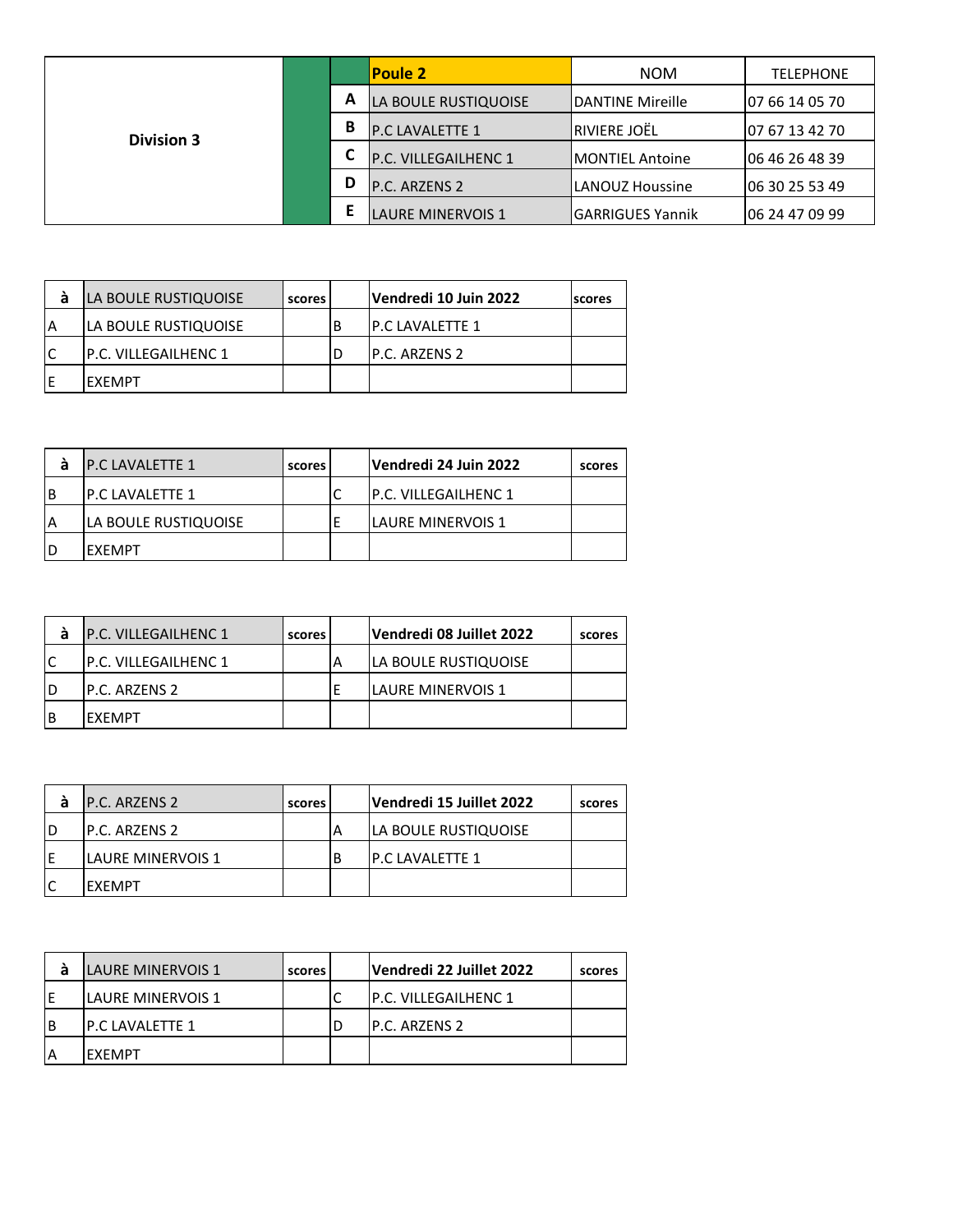|                   |   |   | <b>Poule 3</b>             | <b>NOM</b>                 | <b>TELEPHONE</b> |
|-------------------|---|---|----------------------------|----------------------------|------------------|
|                   | A |   | LA FRANQUI                 | <b>BORDENAVE Jean-Paul</b> | 06 80 33 24 61   |
| <b>Division 3</b> |   | В | <b>PETANQUE LEUCATOISE</b> | lBESSEYRIAS Michel         | 06 77 77 64 28   |
|                   |   |   | <b>P.C FITOUNAIS</b>       | lCOLBIATI Nathan           | 06 62 81 41 88   |
|                   |   | D | <b>BOULE DU GLOBE</b>      | LARIS GUILLAUME            | 06 72 83 35 89   |
|                   |   |   | <b>P.C PEYRIACOIS 2</b>    | <b>BENAVENTE Maryse</b>    | 06 27 91 39 39   |

| a  | LA FRANQUI           | scores |   | Vendredi 10 Juin 2022 | <b>scores</b> |
|----|----------------------|--------|---|-----------------------|---------------|
| ΙA | LA FRANQUI           |        | B | PETANQUE LEUCATOISE   |               |
| lC | <b>P.C FITOUNAIS</b> |        | D | IBOULE DU GLOBE       |               |
| ١E | IEXEMPT              |        |   |                       |               |
|    |                      |        |   |                       |               |

| а        | <b>IPETANQUE LEUCATOISE</b> | scores | Vendredi 24 Juin 2022    | scores |
|----------|-----------------------------|--------|--------------------------|--------|
| <b>B</b> | <b>IPETANQUE LEUCATOISE</b> |        | <b>IP.C FITOUNAIS</b>    |        |
| ΙA       | ILA FRANQUI                 |        | <b>IP.C PEYRIACOIS 2</b> |        |
| ID       | <b>FXFMPT</b>               |        |                          |        |

| a  | <b>P.C FITOUNAIS</b>  | scores | Vendredi 08 Juillet 2022 | scores |
|----|-----------------------|--------|--------------------------|--------|
| lC | <b>IP.C FITOUNAIS</b> |        | <b>LA FRANQUI</b>        |        |
| ID | <b>BOULE DU GLOBE</b> |        | <b>IP.C PEYRIACOIS 2</b> |        |
| ΙB | IFXFMPT               |        |                          |        |

| а  | <b>BOULE DU GLOBE</b>    | scores | Vendredi 15 Juillet 2022   | scores |
|----|--------------------------|--------|----------------------------|--------|
| ID | <b>BOULE DU GLOBE</b>    |        | ILA FRANQUI                |        |
| ΙE | <b>IP.C PEYRIACOIS 2</b> |        | <b>PETANQUE LEUCATOISE</b> |        |
| lC | IEXEMPT                  |        |                            |        |

| а        | <b>P.C. PEYRIACOIS 2</b>   | scores | Vendredi 22 Juillet 2022 | scores |
|----------|----------------------------|--------|--------------------------|--------|
| F        | <b>IP.C PEYRIACOIS 2</b>   |        | IP.C FITOUNAIS           |        |
| <b>B</b> | <b>PETANQUE LEUCATOISE</b> |        | IBOULE DU GLOBE          |        |
|          | IFXFMPT                    |        |                          |        |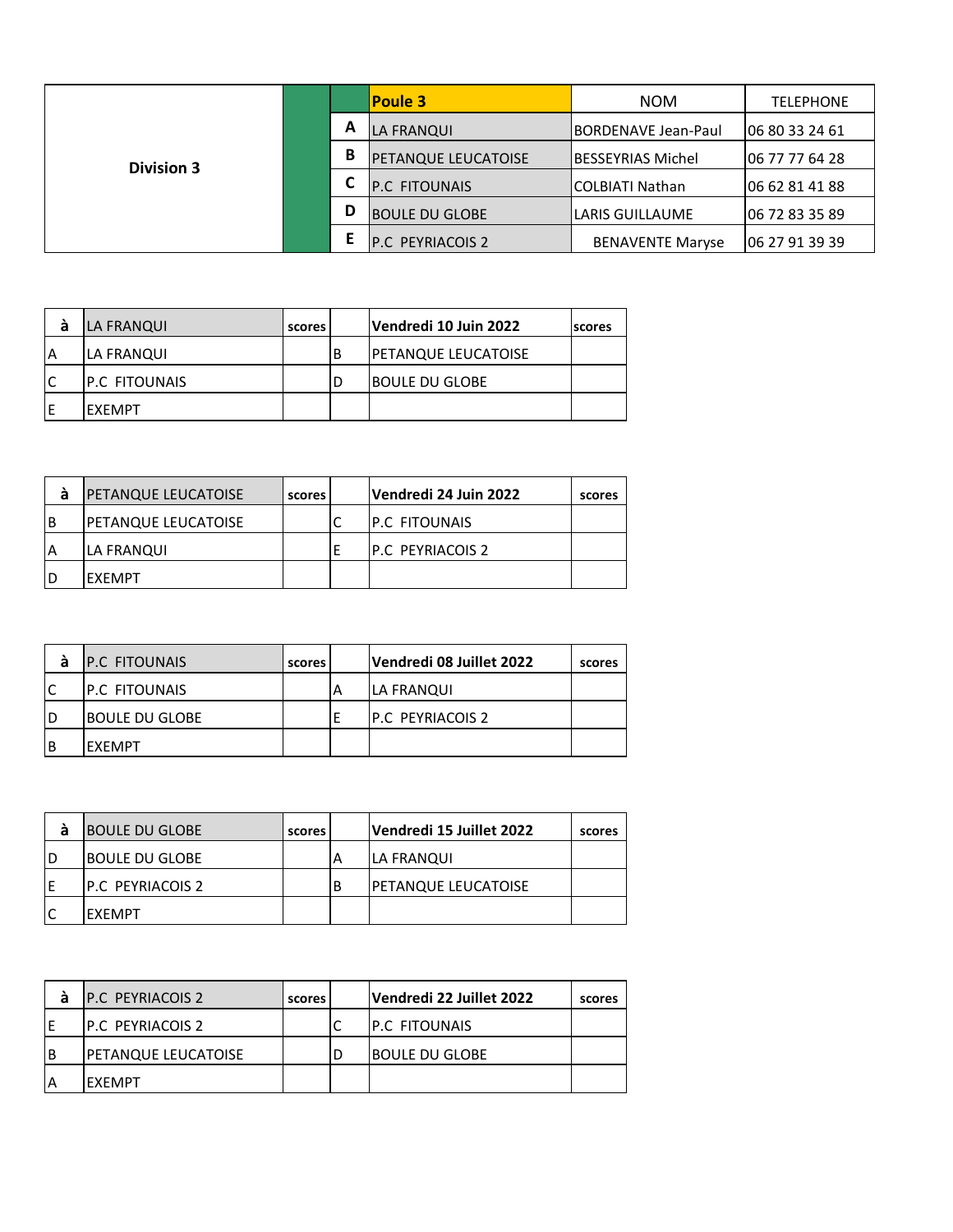|                   |   |                         | <b>Poule 4</b>              | <b>NOM</b>            | <b>TELEPHONE</b> |
|-------------------|---|-------------------------|-----------------------------|-----------------------|------------------|
|                   | A | <b>BOULE BAGEOISE 2</b> | <b>OLIVA Brigitte</b>       | 04 68 41 29 33        |                  |
| <b>Division 3</b> |   | В                       | <b>VINASSAN 2</b><br>J.P.   | LOUBOUTIN José        | 07 86 61 17 22   |
|                   |   |                         | <b>P.C. GINESTAS 1</b>      | VARNIER Jean-Louis    | 06 52 65 09 32   |
|                   |   | D                       | A.P.A.F. NARBONNE 2         | <b>l</b> BALES Hélène | 06 13 22 30 66   |
|                   |   |                         | <b>BOULE ST ANDREENNE 4</b> | lGARIDO Denis         | 07 82 51 30 53   |

| а | <b>BOULE BAGEOISE 2</b> | scores | Vendredi 10 Juin 2022       | <b>Iscores</b> |
|---|-------------------------|--------|-----------------------------|----------------|
| A | <b>BOULE BAGEOISE 2</b> |        | <b>J.P VINASSAN 2</b>       |                |
|   | IP.C. GINESTAS 1        |        | <b>JA.P.A.F. NARBONNE 2</b> |                |
| Е | IFXFMPT                 |        |                             |                |

| á              | IJ.P VINASSAN 2         | scores |   | Vendredi 24 Juin 2022       | scores |
|----------------|-------------------------|--------|---|-----------------------------|--------|
| B              | <b>J.P VINASSAN 2</b>   |        | Ċ | IP.C. GINESTAS 1            |        |
| $\overline{A}$ | <b>BOULE BAGEOISE 2</b> |        | Е | <b>BOULE ST ANDREENNE 4</b> |        |
| D              | <b>EXEMPT</b>           |        |   |                             |        |
|                |                         |        |   |                             |        |

|   | IP.C. GINESTAS 1   | scores | Vendredi 08 Juillet 2022 | scores |
|---|--------------------|--------|--------------------------|--------|
|   | IP.C. GINESTAS 1   |        | <b>IBOULE BAGEOISE 2</b> |        |
| D | IA.P.A.F. NARBONNE |        | IBOULE ST ANDREENNE 4    |        |
| B | <b>IFXFMPT</b>     |        |                          |        |

| а | A.P.A.F. NARBONNE           | scores | Vendredi 15 Juillet 2022 | scores |
|---|-----------------------------|--------|--------------------------|--------|
|   | <b>JA.P.A.F. NARBONNE 2</b> |        | <b>BOULE BAGEOISE 2</b>  |        |
|   | <b>BOULE ST ANDREENNE 4</b> |        | IJ.P VINASSAN 2          |        |
|   | IFXFMPT                     |        |                          |        |

| а | <b>BOULE ST ANDREENNE 4</b> | scores | Vendredi 22 Juillet 2022 | scores |
|---|-----------------------------|--------|--------------------------|--------|
|   | <b>BOULE ST ANDREENNE 4</b> |        | IP.C. GINESTAS 1         |        |
| B | IJ.P VINASSAN 2             |        | IA.P.A.F. NARBONNE 2     |        |
| A | IFXFMPT                     |        |                          |        |

.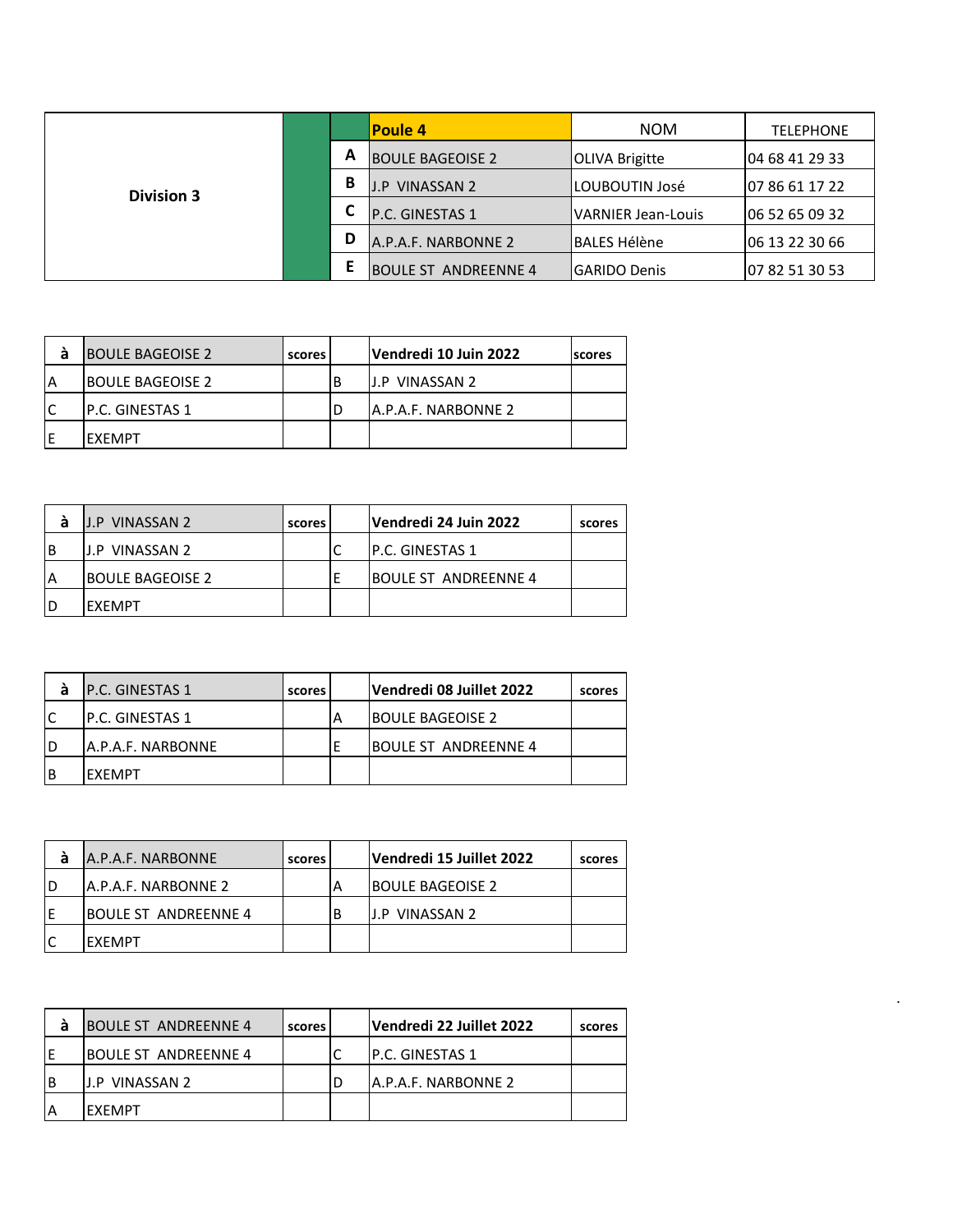|                   |   | <b>Poule 5</b>           | <b>NOM</b>               | <b>TELEPHONE</b> |
|-------------------|---|--------------------------|--------------------------|------------------|
|                   | A | <b>P.C. PALAJANAIS 3</b> | LEGRAND Eric             | 06 52 41 53 92   |
| <b>Division 3</b> | B | A.B PIEUSSE              | DAGUZAN David            | 07 80 01 33 03   |
|                   |   | <b>B.J ALZONNAISE</b>    | <b>IRASTOUIL Francis</b> | 07 86 71 47 20   |
|                   | D | P.C. POMAS               | lGELIS Marc              | 106 62 27 69 41  |
|                   |   | <b>P.C MOLANDIERENNE</b> | <b>BAUMEL Christophe</b> | 06 11 13 93 09   |

| а  | <b>P.C. PALAJANAIS 3</b>  | scores |   | Vendredi 10 Juin 2022 | scores |
|----|---------------------------|--------|---|-----------------------|--------|
| ΙA | <b>IP.C. PALAJANAIS 3</b> |        | В | <b>JA.B PIEUSSE</b>   |        |
| C  | IB.J ALZONNAISE           |        |   | <b>P.C. POMAS</b>     |        |
| F  | IEXEMPT                   |        |   |                       |        |

| а        | A.B PIEUSSE               | scores | Vendredi 24 Juin 2022     | scores |
|----------|---------------------------|--------|---------------------------|--------|
| <b>B</b> | IA.B PIEUSSE              |        | IB.J ALZONNAISE           |        |
| <b>A</b> | <b>IP.C. PALAJANAIS 3</b> |        | <b>IP.C MOLANDIERENNE</b> |        |
| ID       | <b>FXFMPT</b>             |        |                           |        |

| á   | B.J ALZONNAISE  | scores | Vendredi 08 Juillet 2022  | scores |
|-----|-----------------|--------|---------------------------|--------|
| lC  | IB.J ALZONNAISE |        | <b>IP.C PALAJANAIS 3</b>  |        |
| ID  | IP.C. POMAS     |        | <b>IP.C MOLANDIERENNE</b> |        |
| l B | IFXFMPT         |        |                           |        |

| a  | <b>P.C. POMAS</b>         | scores | Vendredi 15 Juillet 2022 | scores |
|----|---------------------------|--------|--------------------------|--------|
| ID | IP.C. POMAS               |        | <b>IP.C PALAJANAIS 3</b> |        |
| ΙE | <b>IP.C MOLANDIERENNE</b> |        | IA.B PIEUSSE             |        |
| lC | IEXEMPT                   |        |                          |        |

| а  | <b>IP.C MOLANDIERENNE</b> | scores | Vendredi 22 Juillet 2022 | scores |
|----|---------------------------|--------|--------------------------|--------|
| IF | <b>IP.C MOLANDIERENNE</b> |        | IB.J ALZONNAISE          |        |
| ΙB | IA.B PIEUSSE              |        | P.C. POMAS               |        |
| A  | IFXFMPT                   |        |                          |        |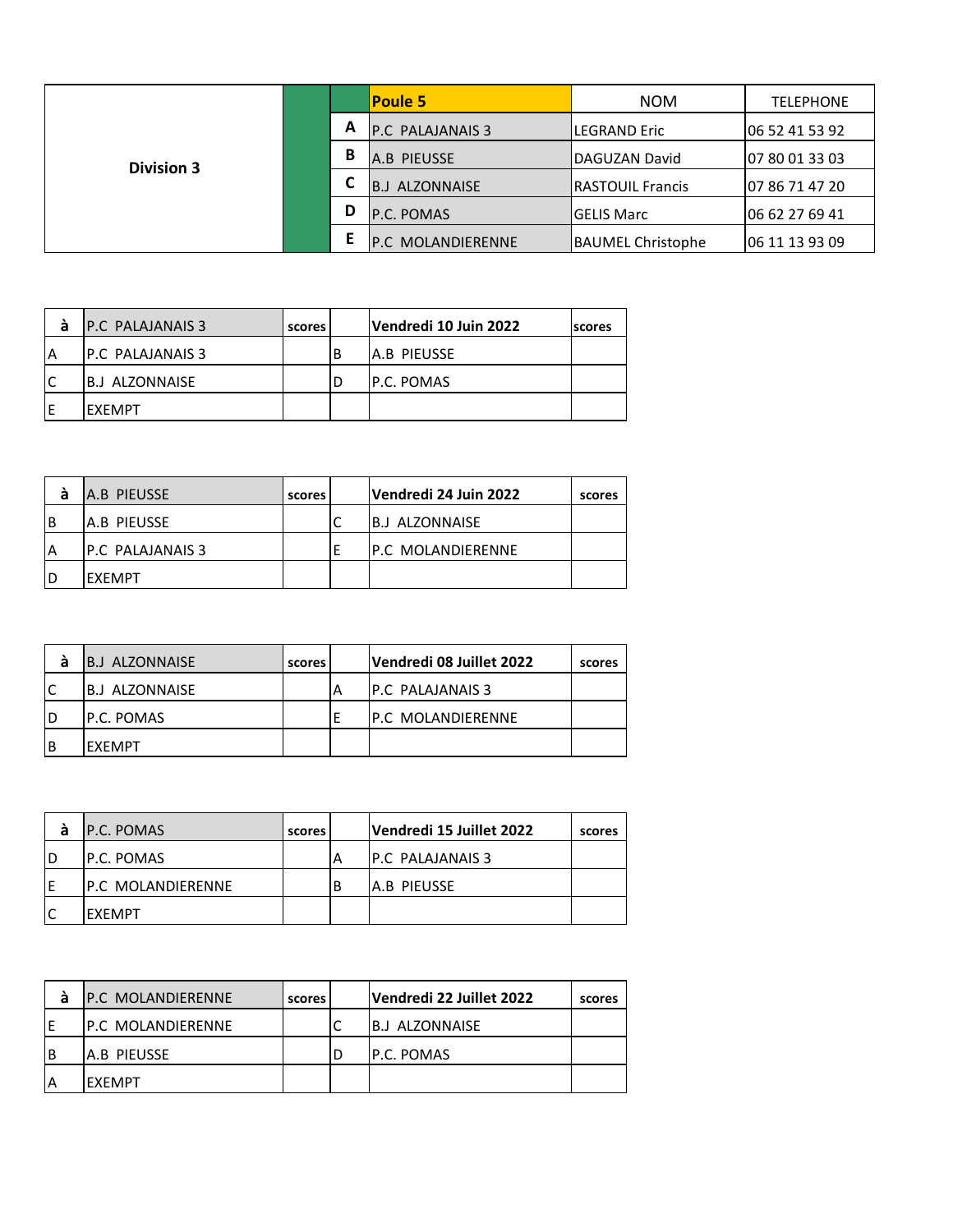|                   |   |                       | <b>Poule 6</b>              | <b>NOM</b>              | <b>TELEPHONE</b> |
|-------------------|---|-----------------------|-----------------------------|-------------------------|------------------|
|                   |   | A                     | LE SEGALA 1                 | <b>IPAPEGAEY Manuel</b> | 106 52 20 82 45  |
| <b>Division 3</b> |   | В                     | P.C. ARZENS 1               | <b>IBONNET Mathieu</b>  | 06 15 29 16 23   |
|                   |   | L                     | P.C. MAZEROLLES             | <b>IGIRO Pascal</b>     | 06 45 68 55 21   |
|                   | D | LA BOULE MERIDIENNE 1 | <b>BOUIGUES Jean-Claude</b> | 06 89 43 91 40          |                  |
|                   |   | Е                     | P.C PALAJANAIS 2            | <b>ICLAVE Pierre</b>    | 06 19 74 46 30   |

| а  | ILE SEGALA 1            | scores |   | Vendredi 10 Juin 2022  | <b>scores</b> |
|----|-------------------------|--------|---|------------------------|---------------|
| A  | ILE SEGALA 1            |        | В | IP.C. ARZENS 1         |               |
| ۱C | <b>IP.C. MAZEROLLES</b> |        |   | lla boule meridienne 1 |               |
| Е  | IEXEMPT                 |        |   |                        |               |

| а  | <b>P.C. ARZENS 1</b> | scores | Vendredi 24 Juin 2022     | scores |
|----|----------------------|--------|---------------------------|--------|
| B  | IP.C. ARZENS 1       |        | <b>IP.C. MAZEROLLES</b>   |        |
| ΙA | ILE SEGALA 1         |        | <b>IP.C. PALAJANAIS 2</b> |        |
| D  | IFXFMPT              |        |                           |        |

| а  | <b>P.C. MAZEROLLES</b>       | scores | Vendredi 08 Juillet 2022 | scores |
|----|------------------------------|--------|--------------------------|--------|
| lC | <b>IP.C. MAZEROLLES</b>      |        | <b>ILE SEGALA 1</b>      |        |
| ID | <b>LA BOULE MERIDIENNE 1</b> |        | <b>IP.C PALAJANAIS 2</b> |        |
| ΙB | IEXEMPT                      |        |                          |        |

|    | LA BOULE MERIDIENNE 1  | scores | Vendredi 15 Juillet 2022 | scores |
|----|------------------------|--------|--------------------------|--------|
| ID | lla boule meridienne 1 |        | ILE SEGALA 1             |        |
| F  | IP.C PALAJANAIS 2      |        | IP.C. ARZENS 1           |        |
|    | IFXFMPT                |        |                          |        |

| а | <b>P.C. PALAJANAIS 2</b> | scores | Vendredi 22 Juillet 2022     | scores |
|---|--------------------------|--------|------------------------------|--------|
|   | IP.C PALAJANAIS 2        |        | <b>IP.C. MAZEROLLES</b>      |        |
| B | IP.C. ARZENS 1           |        | <b>LA BOULE MERIDIENNE 1</b> |        |
|   | <b>IFXFMPT</b>           |        |                              |        |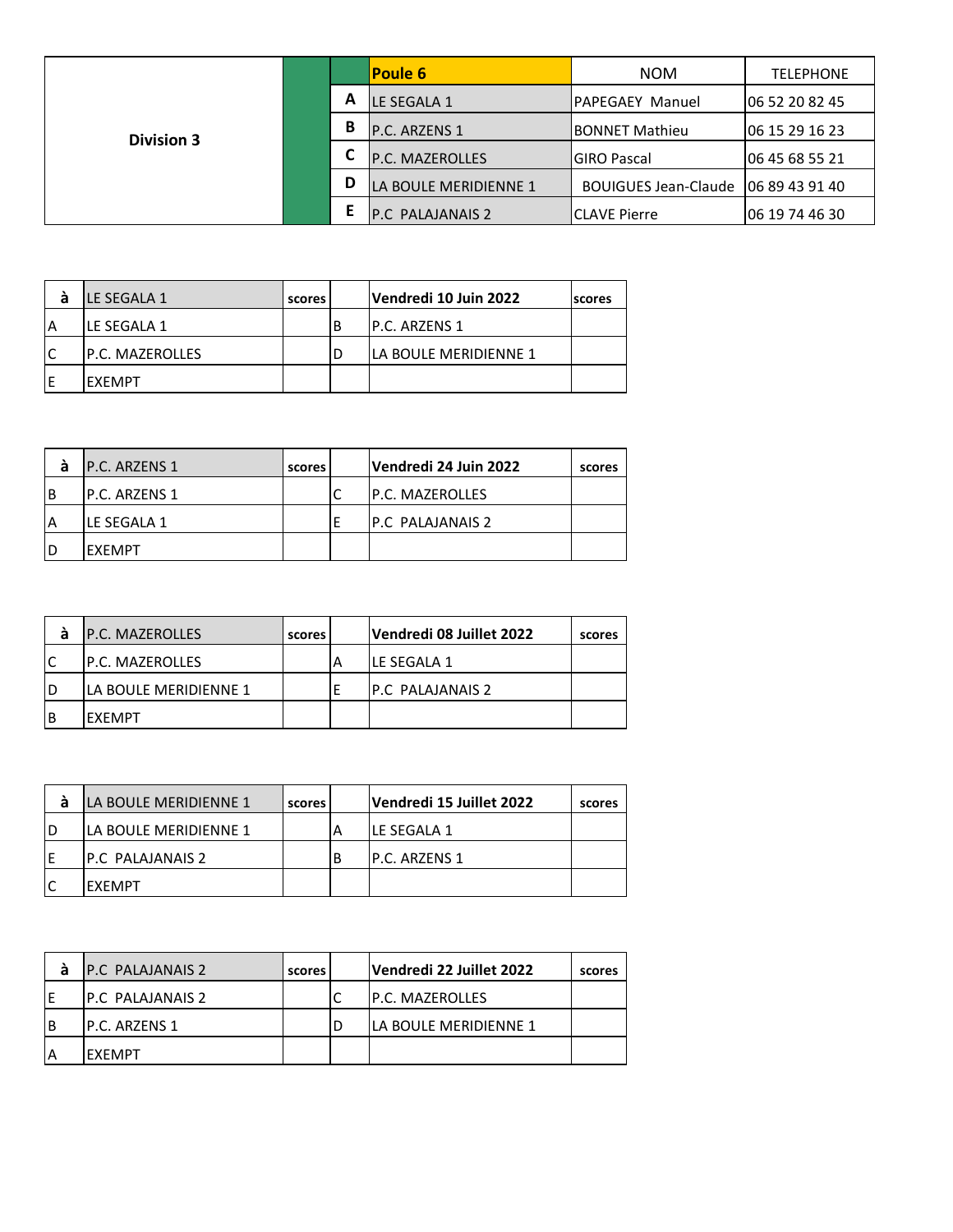|                   |   | <b>Poule 7</b>          | <b>NOM</b>              | <b>TELEPHONE</b> |
|-------------------|---|-------------------------|-------------------------|------------------|
|                   | A | <b>P.C PEYRIACOIS 1</b> | <b>MOULINS Stéphane</b> | 06 83 50 34 82   |
| <b>Division 3</b> | B | A.S.P. PORTEL           | IBARTHAS René           | 106 12 57 42 45  |
|                   |   | <b>J.P PALMISTE</b>     | ILICIC Annie            | 06 41 90 33 90   |
|                   | D | <b>BOULE BAGEOISE 1</b> | <b>SALVADO Pascal</b>   | 06 16 77 86 29   |
|                   |   | A.S.C. NARBONNE 2       | <b>IDUCROUX Joêl</b>    | 06 66 25 61 53   |

| а  | <b>IP.C PEYRIACOIS 1</b> | scores l |    | Vendredi 10 Juin 2022   | <b>Iscores</b> |
|----|--------------------------|----------|----|-------------------------|----------------|
| ۱A | IP.C PEYRIACOIS 1        |          | ΙB | IA.S.P. PORTEL          |                |
| C  | IJ.P PALMISTE            |          |    | <b>BOULE BAGEOISE 1</b> |                |
|    | IFXFMPT                  |          |    |                         |                |

|          | A.S.P. PORTEL     | scores | Vendredi 24 Juin 2022 | scores |
|----------|-------------------|--------|-----------------------|--------|
| <b>B</b> | A.S.P. PORTEL     |        | IJ.P PALMISTE         |        |
| ۱A       | IP.C PEYRIACOIS 1 |        | IA.S.C. NARBONNE 2    |        |
| ID       | IFXFMPT           |        |                       |        |

| a   | <b>J.P PALMISTE</b>     | scores | Vendredi 08 Juillet 2022  | scores |
|-----|-------------------------|--------|---------------------------|--------|
| lC  | IJ.P PALMISTE           |        | <b>IP.C PEYRIACOIS 1</b>  |        |
| ID  | <b>BOULE BAGEOISE 1</b> |        | <b>JA.S.C. NARBONNE 2</b> |        |
| l B | IFXFMPT                 |        |                           |        |

| а  | <b>BOULE BAGEOISE 1</b>   | scores | Vendredi 15 Juillet 2022 | scores |
|----|---------------------------|--------|--------------------------|--------|
| ID | <b>IBOULE BAGEOISE 1</b>  |        | IP.C PEYRIACOIS 1        |        |
| ΙE | <b>JA.S.C. NARBONNE 2</b> |        | A.S.P. PORTEL            |        |
| lC | IFXFMPT                   |        |                          |        |

| а | A.S.C. NARBONNE 2         | scores | Vendredi 22 Juillet 2022 | scores |
|---|---------------------------|--------|--------------------------|--------|
|   | <b>JA.S.C. NARBONNE 2</b> |        | <b>J.P PALMISTE</b>      |        |
| B | IA.S.P. PORTEL            |        | <b>BOULE BAGEOISE 1</b>  |        |
|   | IFXFMPT                   |        |                          |        |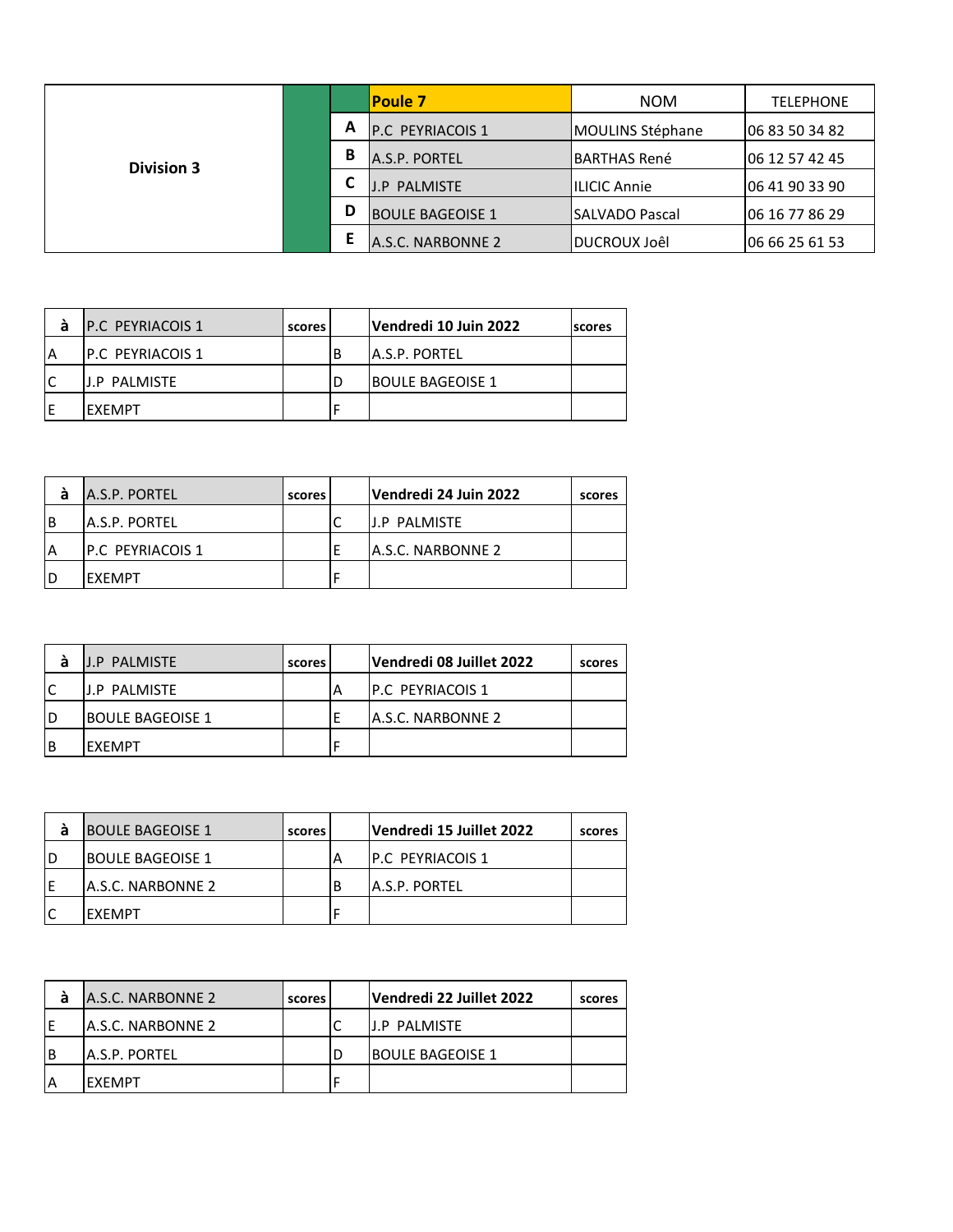|                   |   |   | <b>Poule 8</b>            | <b>NOM</b>                | <b>TELEPHONE</b> |
|-------------------|---|---|---------------------------|---------------------------|------------------|
|                   | А |   | LA BOULE MERIDIENNE 2     | <b>IRODRIGUEZ Gérard</b>  | 106 76 35 41 94  |
| <b>Division 3</b> |   | В | CAUDEBRONDE PETANQUE      | lVERGUES Brice            | 06 88 24 75 28   |
|                   |   |   | <b>P.C ALAIRAC</b>        | lGAZANIOL Jérôme          | 06 86 67 80 79   |
|                   |   | D | <b>P.C. PALAJANAIS 1</b>  | IKHALED Yacine            | 07 63 44 61 36   |
|                   |   | Е | <b>CITE PETANQUE CLUB</b> | <b>IMIGNARD Sébastien</b> | 06 38 19 95 85   |

| á  | LA BOULE MERIDIENNE 2     | scores |   | Vendredi 10 Juin 2022 | <b>scores</b> |
|----|---------------------------|--------|---|-----------------------|---------------|
| ΙA | lla boule meridienne 2    |        | B | CAUDEBRONDE PETANQUE  |               |
| IC | <b>P.C ALAIRAC</b>        |        | D | IP.C PALAJANAIS 1     |               |
| ١E | <b>CITE PETANQUE CLUB</b> |        |   |                       |               |
|    |                           |        |   |                       |               |

| а        | <b>CAUDEBRONDE PETANQUE</b> | scores | Vendredi 24 Juin 2022     | scores |
|----------|-----------------------------|--------|---------------------------|--------|
| <b>B</b> | ICAUDEBRONDE PETANQUE       |        | <b>IP.C ALAIRAC</b>       |        |
|          | LA BOULE MERIDIENNE 2       |        | <b>CITE PETANQUE CLUB</b> |        |
| ID       | IP.C PALAJANAIS 1           |        |                           |        |

| а  | <b>IPET. CLUB ALAIRAC</b> | scores | Vendredi 08 Juillet 2022     | scores |
|----|---------------------------|--------|------------------------------|--------|
| lC | <b>IP.C ALAIRAC</b>       |        | <b>LA BOULE MERIDIENNE 2</b> |        |
| ID | <b>IP.C PALAJANAIS 1</b>  |        | <b>ICITE PETANQUE CLUB</b>   |        |
| ΙB | ICAUDEBRONDE PETANQUE     |        |                              |        |

| а  | <b>P.C. PALAJANAIS 1</b>  | scores | Vendredi 15 Juillet 2022     | scores |
|----|---------------------------|--------|------------------------------|--------|
| ID | <b>IP.C PALAJANAIS 1</b>  |        | <b>LA BOULE MERIDIENNE 2</b> |        |
| ΙE | <b>CITE PETANQUE CLUB</b> |        | <b>CAUDEBRONDE PETANQUE</b>  |        |
| lC | IP.C ALAIRAC              |        |                              |        |

| а | <b>CITE PETANQUE CLUB</b>  | scores | Vendredi 22 Juillet 2022 | scores |
|---|----------------------------|--------|--------------------------|--------|
|   | <b>ICITE PETANQUE CLUB</b> |        | <b>P.C ALAIRAC</b>       |        |
| B | CAUDEBRONDE PETANQUE       |        | <b>P.C. PALAJANAIS 1</b> |        |
| A | LA BOULE MERIDIENNE 2      |        |                          |        |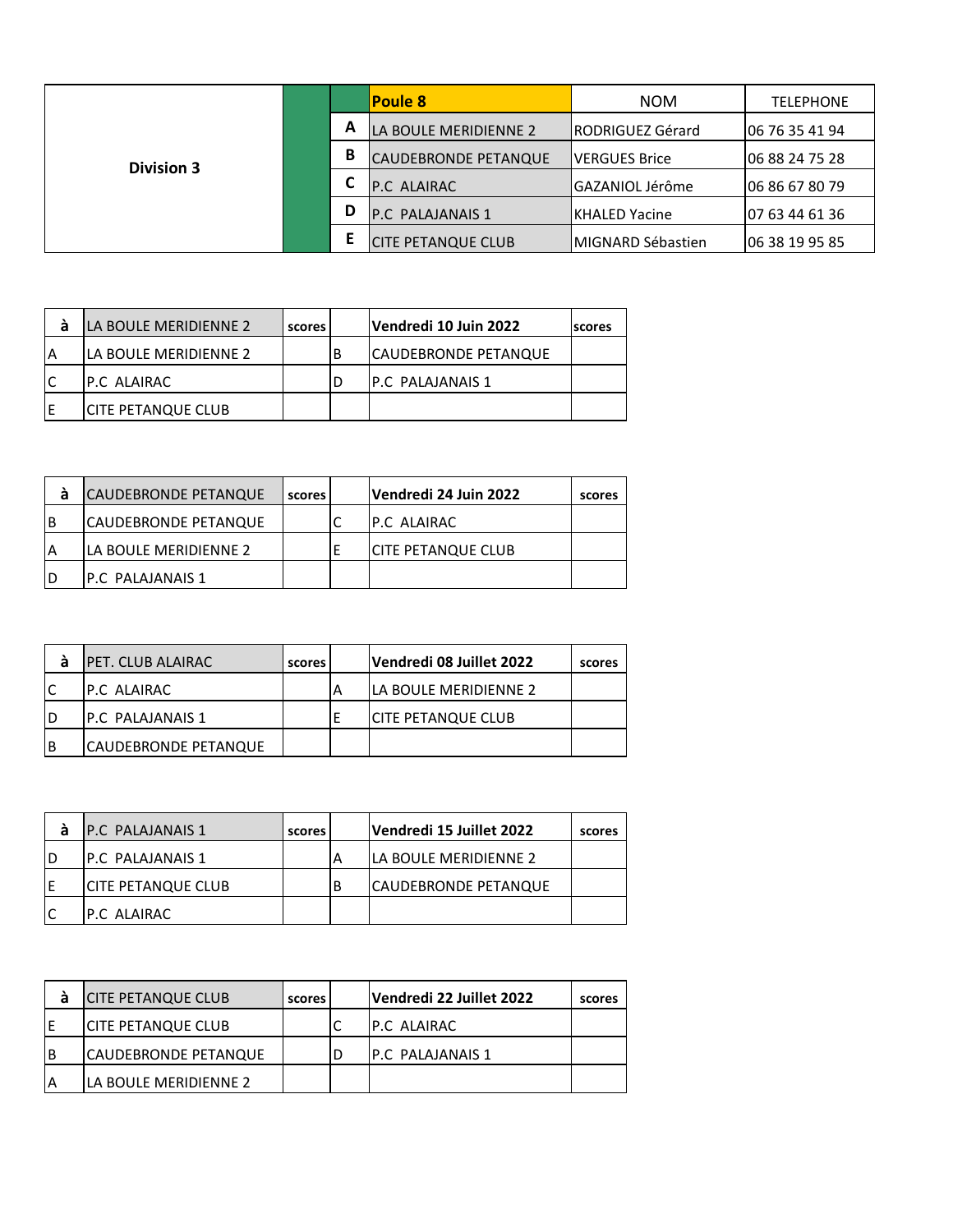|                   |   |   | <b>Poule 9</b>             | <b>NOM</b>               | <b>TELEPHONE</b> |
|-------------------|---|---|----------------------------|--------------------------|------------------|
|                   |   | A | <b>MAS SAINTES PUELLES</b> | <b>CLAVERIA Philippe</b> | 06 07 64 98 87   |
| <b>Division 3</b> | В |   | ALZONNAISE<br>IB.J         | <b>FABRE Cyril</b>       | 06 20 47 62 91   |
|                   |   |   | LE SEGALA 2                | IDALLOUX Paul            | 106 17 21 09 12  |
|                   |   | D | <b>P.C LAVALETTE 2</b>     | lMARCHENDISE Mickaël     | 106 16 05 42 27  |
|                   |   |   | P.C. ARZENS 3              | IMONTAGNE Jean-Louis     | 06 12 51 55 27   |

| а  | <b>IMAS SAINTES PUELLES</b> | scores | Vendredi 10 Juin 2022 | <b>Iscores</b> |
|----|-----------------------------|--------|-----------------------|----------------|
| A  | <b>IMAS SAINTES PUELLES</b> |        | IB.J ALZONNAISE       |                |
| ١C | LE SEGALA 2                 |        | IP.C LAVALETTE 2      |                |
| Е  | IFXFMPT                     |        |                       |                |

| а        | B.J ALZONNAISE       | scores | Vendredi 24 Juin 2022 | scores |
|----------|----------------------|--------|-----------------------|--------|
| <b>B</b> | IB.J ALZONNAISE      |        | lle segala 2          |        |
| ۱A       | IMAS SAINTES PUELLES |        | <b>P.C. ARZENS 3</b>  |        |
| ID       | <b>FXFMPT</b>        |        |                       |        |

| а  | <b>ILE SEGALA 2</b>     | scores | Vendredi 08 Juillet 2022    | scores |
|----|-------------------------|--------|-----------------------------|--------|
| lC | <b>ILE SEGALA 2</b>     |        | <b>IMAS SAINTES PUELLES</b> |        |
| ID | <b>IP.C LAVALETTE 2</b> |        | IP.C. ARZENS 3              |        |
| IΒ | IEXEMPT                 |        |                             |        |

| а | <b>IP.C LAVALETTE 2</b> | scores | Vendredi 15 Juillet 2022    | scores |
|---|-------------------------|--------|-----------------------------|--------|
|   | <b>IP.C LAVALETTE 2</b> |        | <b>IMAS SAINTES PUELLES</b> |        |
|   | <b>P.C. ARZENS 3</b>    |        | <b>B.J ALZONNAISE</b>       |        |
|   | IFXFMPT                 |        |                             |        |

| а | <b>IP.C. ARZENS 3</b> | scores | Vendredi 22 Juillet 2022 | scores |
|---|-----------------------|--------|--------------------------|--------|
|   | IP.C. ARZENS 3        |        | <b>ILE SEGALA 2</b>      |        |
| B | IB.J ALZONNAISE       |        | <b>IP.C LAVALETTE 2</b>  |        |
|   | IFXFMPT               |        |                          |        |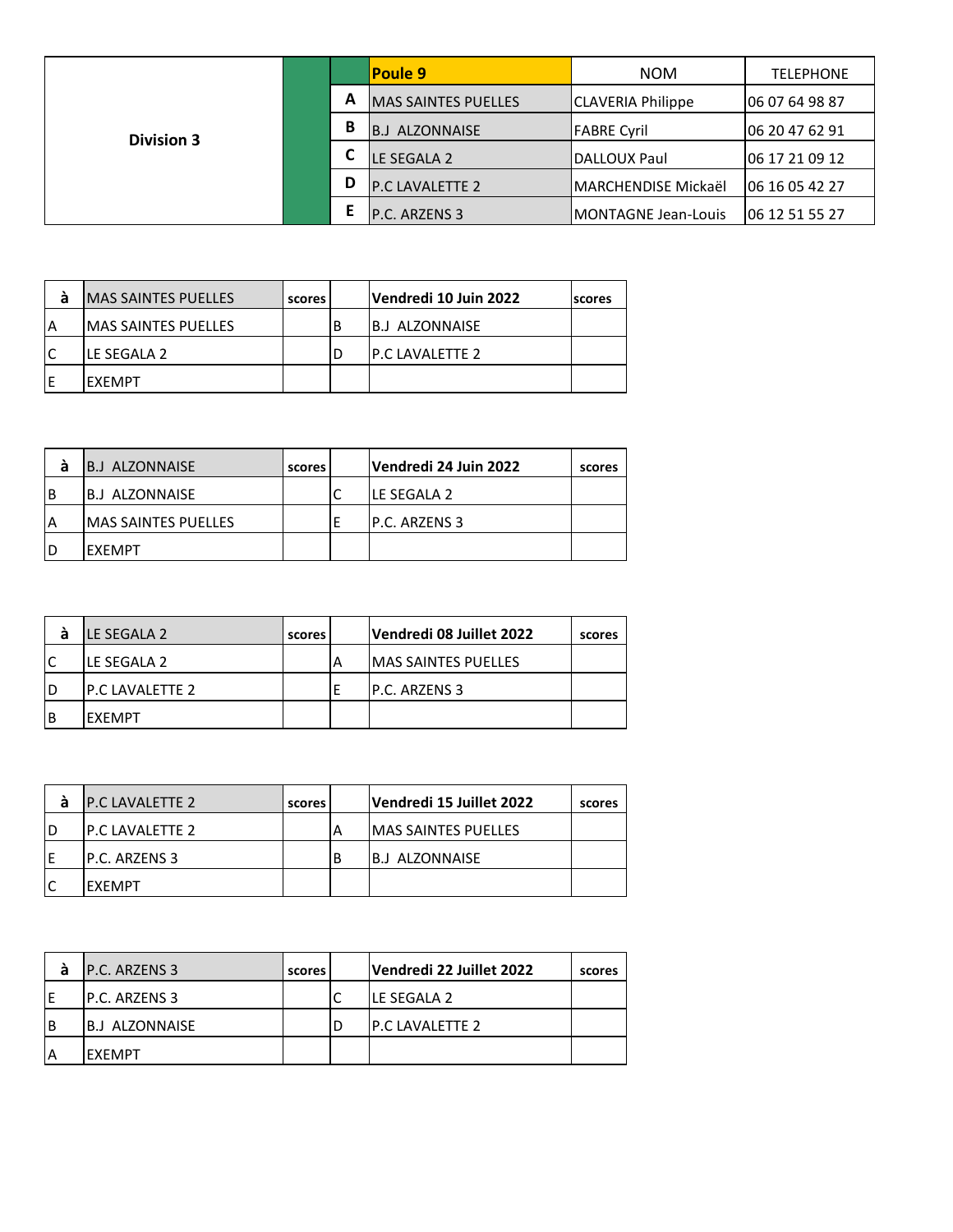|                   |        | <b>Poule 10</b>            | <b>NOM</b>              | <b>TELEPHONE</b> |
|-------------------|--------|----------------------------|-------------------------|------------------|
|                   | А<br>B | <b>COURSAN PETANQUE 1</b>  | <b>ARMENGAUD Serge</b>  | 04 68 45 08 53   |
| <b>Division 3</b> |        | <b>ASP SALLOISE 1</b>      | IMARTINEZ Jérèmv        | 07 88 54 35 88   |
|                   |        | <b>ASC NARBONNE 1</b>      | <b>IROMERO Jean-Luc</b> | 06 71 99 11 82   |
|                   | D      | <b>BOULE St ANDRENNE 2</b> | <b>IHALLIE AGNES</b>    | 06 78 80 03 07   |
|                   |        | <b>LEZIGNAN 2</b>          | lCAZORLA Yves           | 106 80 60 13 03  |

| а | <b>COURSAN PETANQUE 1</b> | scores | Vendredi 10 Juin 2022       | <b>Iscores</b> |
|---|---------------------------|--------|-----------------------------|----------------|
| A | <b>COURSAN PETANQUE 1</b> |        | IASP SALLOISE 1             |                |
|   | IASC NARBONNE 1           |        | <b>BOULE St ANDREENNE 2</b> |                |
| Е | IFXFMPT                   |        |                             |                |

|          | ASP SALLOISE 1     | scores | Vendredi 24 Juin 2022  | scores |
|----------|--------------------|--------|------------------------|--------|
| <b>B</b> | IASP SALLOISE 1    |        | <b>JASC NARBONNE 1</b> |        |
| ۱A       | COURSAN PETANQUE 1 |        | <b>IP.C LEZIGNAN 2</b> |        |
| ID       | <b>FXFMPT</b>      |        |                        |        |

|   | <b>ASC NARBONNE 1</b>        | scores |   | Vendredi 08 Juillet 2022 | scores |
|---|------------------------------|--------|---|--------------------------|--------|
|   | IASC NARBONNE 1              |        | А | COURSAN PETANQUE 1       |        |
| D | <b>IBOULE St ANDREENNE 2</b> |        |   | P.C LEZIGNAN 2           |        |
| В | IEXEMPT                      |        |   |                          |        |

| а  | <b>BOULE St ANDRENNE 2</b>  | scores | Vendredi 15 Juillet 2022  | scores |
|----|-----------------------------|--------|---------------------------|--------|
| ID | <b>BOULE St ANDREENNE 2</b> |        | <b>COURSAN PETANQUE 1</b> |        |
| E  | IP.C LEZIGNAN 2             |        | <b>JASP SALLOISE 1</b>    |        |
|    | IFXFMPT                     |        |                           |        |

| а | <b>IP.C LEZIGNAN 2</b> | scores | Vendredi 22 Juillet 2022    | scores |
|---|------------------------|--------|-----------------------------|--------|
|   | IP.C LEZIGNAN 2        |        | <b>JASC NARBONNE 1</b>      |        |
| B | <b>JASP SALLOISE 1</b> |        | <b>BOULE St ANDREENNE 2</b> |        |
|   | <b>IFXFMPT</b>         |        |                             |        |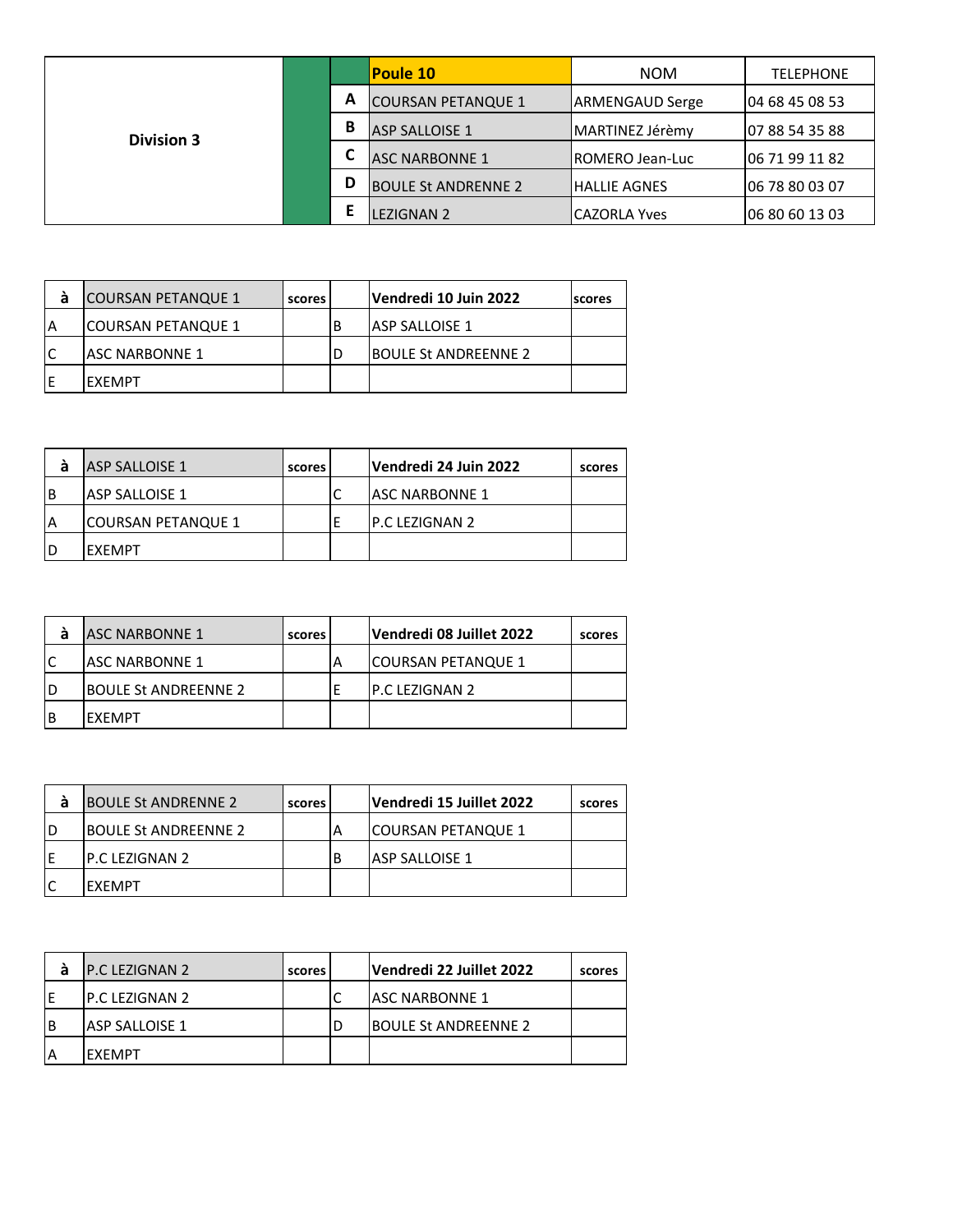|                   |        |                           | <b>Poule 11</b>              | <b>NOM</b>        | <b>TELEPHONE</b> |
|-------------------|--------|---------------------------|------------------------------|-------------------|------------------|
|                   | А<br>В |                           | <b>BOUCHON PERIGNANAIS 2</b> | <b>IDAZY Eric</b> | 106.43.50.45.02  |
| <b>Division 3</b> |        | <b>MOUSSAN PETANQUE 2</b> | <b>GARCIA David</b>          | 06 35 15 51 68    |                  |
|                   |        |                           | <b>NARBONNE NADIERE</b>      | CAZEAU Christine  | 06 45 49 57 67   |
|                   | D      | P.C. GRUISSAN             | <b>IGRONDIN Claudette</b>    | 06 76 36 89 46    |                  |
|                   |        |                           | A.S.P. SALLOISE              | AGRAZ Raymond     | 06 35 52 85 65   |

| а | <b>BOUCHON PERIGNANAIS 2</b> | scores | Vendredi 10 Juin 2022     | <b>Iscores</b> |
|---|------------------------------|--------|---------------------------|----------------|
| A | IBOUCHON PERIGNANAIS 2       |        | <b>MOUSSAN PETANQUE 2</b> |                |
|   | <b>INARBONNE NADIERE</b>     |        | IP.C. GRUISSAN            |                |
|   | IFXFMPT                      |        |                           |                |

| а  | <b>MOUSSAN PETANQUE 2</b>    | scores | Vendredi 24 Juin 2022   | scores |
|----|------------------------------|--------|-------------------------|--------|
| ιB | <b>IMOUSSAN PETANQUE 2</b>   |        | INARBONNE NADIERE       |        |
| A  | <b>BOUCHON PERIGNANAIS 2</b> |        | <b>JA.S.P. SALLOISE</b> |        |
| D  | IFXFMPT                      |        |                         |        |

| а  | <b>INARBONNE NADIERE</b> | scores | Vendredi 08 Juillet 2022     | scores |
|----|--------------------------|--------|------------------------------|--------|
| lC | <b>INARBONNE NADIERE</b> |        | <b>BOUCHON PERIGNANAIS 2</b> |        |
| ID | IP.C. GRUISSAN           |        | A.S.P. SALLOISE              |        |
| IΒ | IEXEMPT                  |        |                              |        |

|    | <b>IP.C. GRUISSAN</b> | scores | Vendredi 15 Juillet 2022     | scores |
|----|-----------------------|--------|------------------------------|--------|
| ID | IP.C. GRUISSAN        |        | <b>BOUCHON PERIGNANAIS 2</b> |        |
| E  | IA.S.P. SALLOISE      |        | <b>IMOUSSAN PETANQUE 2</b>   |        |
|    | IFXFMPT               |        |                              |        |

| а | A.S.P. SALLOISE           | scores | Vendredi 22 Juillet 2022 | scores |
|---|---------------------------|--------|--------------------------|--------|
|   | <b>A.S.P. SALLOISE</b>    |        | <b>INARBONNE NADIERE</b> |        |
| B | <b>MOUSSAN PETANQUE 2</b> |        | IP.C. GRUISSAN           |        |
|   | <b>IFXFMPT</b>            |        |                          |        |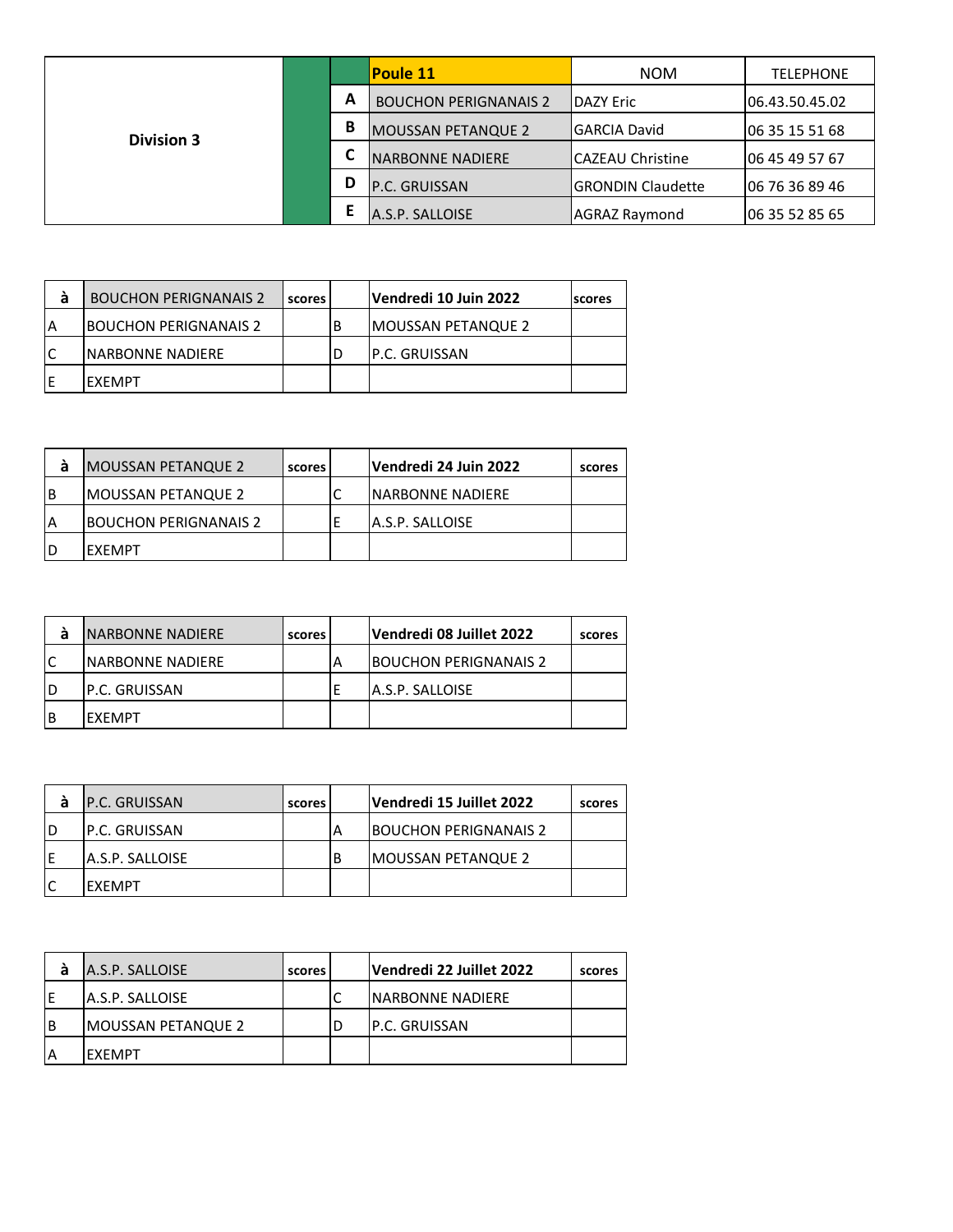|                   |        |   | <b>Poule 12</b>             | <b>NOM</b>                | <b>TELEPHONE</b> |
|-------------------|--------|---|-----------------------------|---------------------------|------------------|
|                   | A<br>В |   | <b>COURSAN PETANQUE 2</b>   | <b>IBERNAL Jacques</b>    | 06 62 48 88 80   |
| <b>Division 3</b> |        |   | P.C. NEVIAN 1               | ISEGURA Yoann             | 06 20 66 16 87   |
|                   |        |   | <b>U.B ST NAZAIROISE</b>    | MUNUERA Angel             | 06 35 48 84 43   |
|                   |        | D | P.C. BIZE 1                 | <b>IPALACIO Ascencion</b> | 06 24 17 59 11   |
|                   |        | Е | <b>BOULE St ANDREENNE 3</b> | <b>ABADIE Michel</b>      | 07 54 23 03 79   |

| á   | <b>COURSAN PETANQUE 2</b> | scores |    | Vendredi 10 Juin 2022 | scores |
|-----|---------------------------|--------|----|-----------------------|--------|
| ΙA  | COURSAN PETANQUE 2        |        | .B | <b>P.C. NEVIAN 1</b>  |        |
| IC  | IU.B ST NAZAIROISE        |        |    | IP.C. BIZE 1          |        |
| IE. | IEXEMPT                   |        |    |                       |        |

|          | <b>P.C. NEVIAN 1</b> | scores | Vendredi 24 Juin 2022       | scores |
|----------|----------------------|--------|-----------------------------|--------|
| <b>B</b> | IP.C. NEVIAN 1       |        | <b>IU.B ST NAZAIROISE</b>   |        |
| ۱A       | COURSAN PETANQUE 2   |        | <b>BOULE St ANDREENNE 3</b> |        |
| ID       | <b>FXFMPT</b>        |        |                             |        |

| а  | <b>U.B ST NAZAIROISE</b> | scores | Vendredi 08 Juillet 2022    | scores |
|----|--------------------------|--------|-----------------------------|--------|
| lC | <b>U.B ST NAZAIROISE</b> |        | <b>COURSAN PETANQUE 2</b>   |        |
| ID | IP.C. BIZE 1             |        | <b>BOULE St ANDREENNE 3</b> |        |
| ΙB | IEXEMPT                  |        |                             |        |

|    | IP.C. BIZE 1                | scores | Vendredi 15 Juillet 2022 | scores |
|----|-----------------------------|--------|--------------------------|--------|
| ID | IP.C. BIZE 1                |        | ICOURSAN PETANQUE 2      |        |
| ΙE | <b>BOULE St ANDREENNE 3</b> |        | IP.C. NEVIAN 1           |        |
|    | IFXFMPT                     |        |                          |        |

| а | <b>BOULE St ANDREENNE 3</b> | scores | Vendredi 22 Juillet 2022 | scores |
|---|-----------------------------|--------|--------------------------|--------|
|   | <b>BOULE St ANDREENNE 3</b> |        | <b>U.B ST NAZAIROISE</b> |        |
| B | IP.C. NEVIAN 1              |        | IP.C. BIZE 1             |        |
|   | <b>IFXFMPT</b>              |        |                          |        |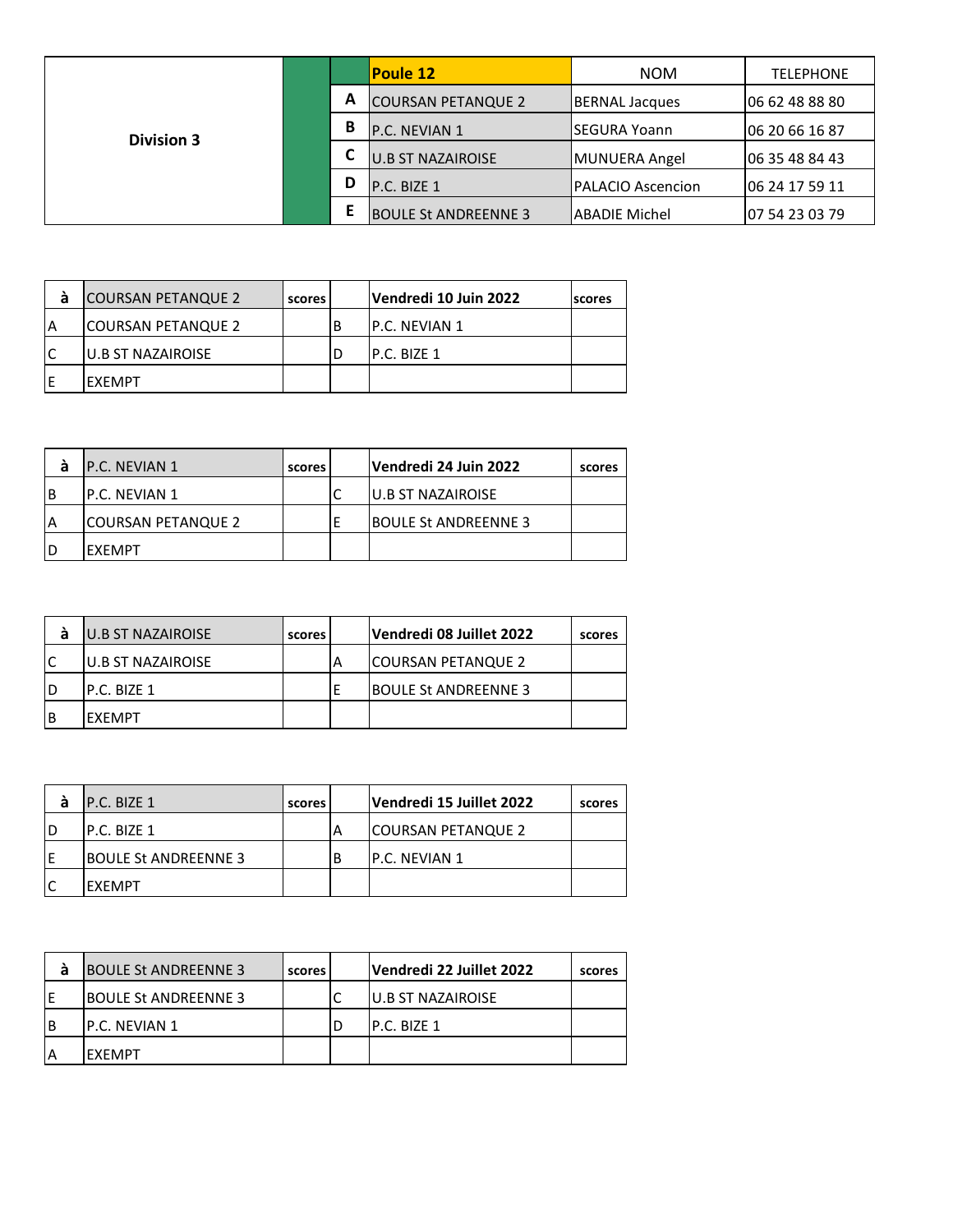| А<br>B<br><b>Division 3</b> | <b>COCHON. VENTENACOIS 2</b><br><b>BOULE ST ANDRENNE 5</b> | IGUERIN Marc                 | 06 60 22 46 85 |
|-----------------------------|------------------------------------------------------------|------------------------------|----------------|
|                             |                                                            |                              |                |
|                             |                                                            | <b>IBARON André</b>          | 06 85 26 97 57 |
| ⊾                           | <b>COCHONNET CANETOIS</b>                                  | <b>IBONTE Laurent</b>        | 06 72 18 91 18 |
| D                           | <b>J.P VINASSAN 3</b>                                      | <b>INAUDTS Bernard</b>       | 06 70 80 24 86 |
|                             | P.C. GINESTAS 2                                            | <b>CARATELLI Jean-Pierre</b> | 06 31 30 32 03 |

| а | <b>COCHON. VENTENACOIS 2</b> | scores | Vendredi 10 Juin 2022 | <b>scores</b> |
|---|------------------------------|--------|-----------------------|---------------|
|   | ICOCHON. VENTENACOIS 2       |        | IBOULE ST ANDREENNE 5 |               |
|   | <b>ICOCHONNET CANETOIS</b>   |        | IJ.P VINASSAN 3       |               |
|   | IFXFMPT                      |        |                       |               |

| á  | <b>BOULE ST ANDRENNE 5</b> | scores | Vendredi 24 Juin 2022     | scores |
|----|----------------------------|--------|---------------------------|--------|
| ΙB | IBOULE ST ANDREENNE 5      |        | <b>COCHONNET CANETOIS</b> |        |
| IA | lCOCHON. VENTENACOIS 2     |        | IP.C. GINESTAS 2          |        |
| ID | IEXEMPT                    |        |                           |        |
|    |                            |        |                           |        |

| a  | <b>COCHONNET CANETOIS</b>  | scores | Vendredi 08 Juillet 2022 | scores |
|----|----------------------------|--------|--------------------------|--------|
| lC | <b>ICOCHONNET CANETOIS</b> |        | ICOCHON. VENTENACOIS 2   |        |
| ID | IJ.P VINASSAN 3            |        | IP.C. GINESTAS 2         |        |
| ΙB | IEXEMPT                    |        |                          |        |

|    | <b>J.P VINASSAN 3</b>  | scores | Vendredi 15 Juillet 2022      | scores |
|----|------------------------|--------|-------------------------------|--------|
| ID | IJ.P VINASSAN 3        |        | <b>ICOCHON. VENTENACOIS 2</b> |        |
| ΙE | <b>P.C. GINESTAS 2</b> |        | <b>BOULE ST ANDREENNE 5</b>   |        |
|    | IFXFMPT                |        |                               |        |

| а | <b>P.C. GINESTAS 2</b>       | scores | Vendredi 22 Juillet 2022   | scores |
|---|------------------------------|--------|----------------------------|--------|
|   | IP.C. GINESTAS 2             |        | <b>ICOCHONNET CANETOIS</b> |        |
| B | <b>IBOULE ST ANDREENNE 5</b> |        | IJ.P VINASSAN 3            |        |
|   | <b>IFXFMPT</b>               |        |                            |        |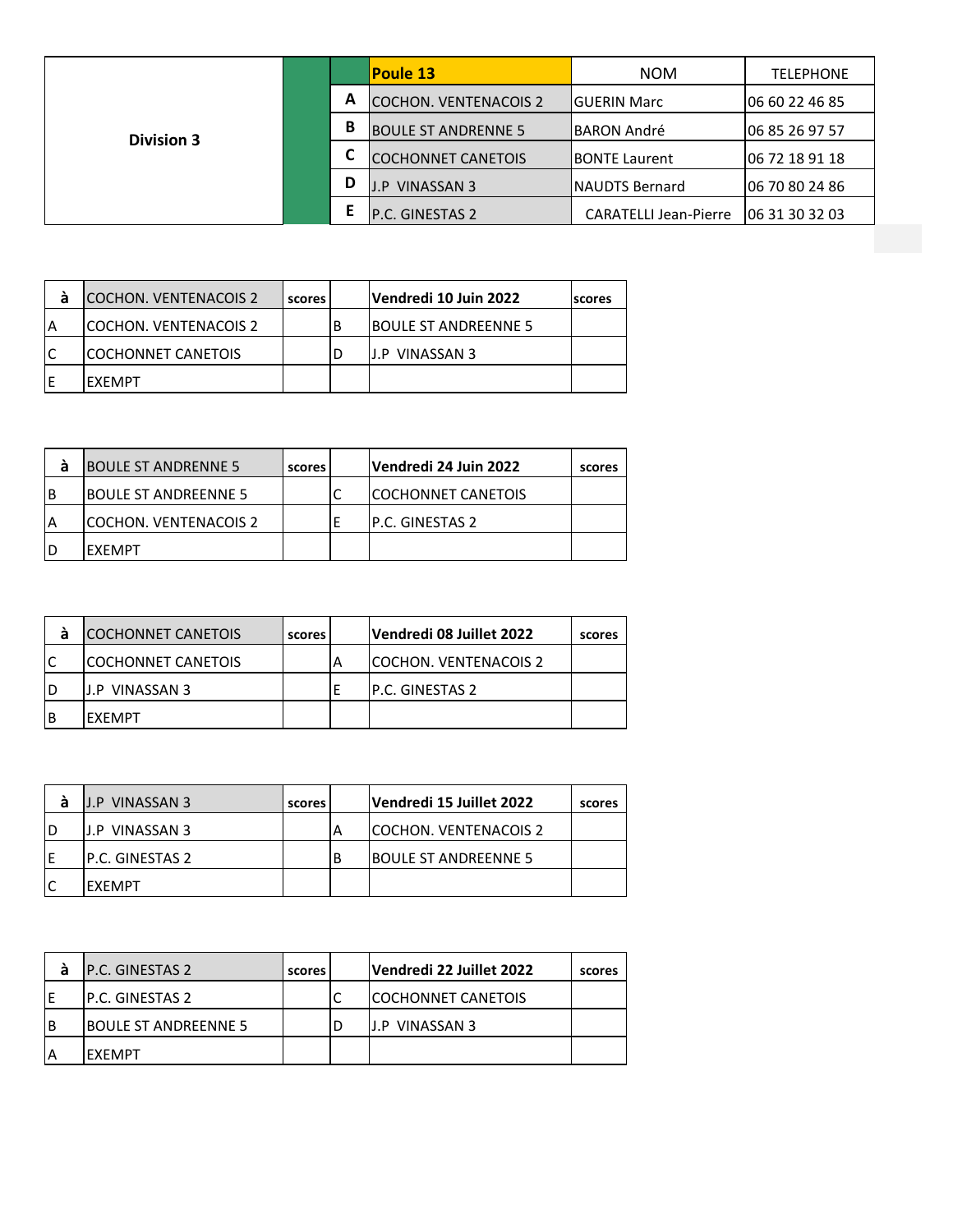|                   |        |                             | <b>Poule 14</b>             | <b>NOM</b>            | <b>TELEPHONE</b> |
|-------------------|--------|-----------------------------|-----------------------------|-----------------------|------------------|
|                   | A<br>В |                             | <b>COCHON VENTENACOIS 1</b> | <b>IPULICE César</b>  | 06 71 21 14 51   |
| <b>Division 3</b> |        | <b>BOULE ST ANDREENNE 1</b> | <b>IFATHI Rachid</b>        | 06 98 39 82 15        |                  |
|                   |        |                             | <b>P.C. St LAURENTAIS</b>   | <b>VIDAL Mathilde</b> | 06 85 79 69 41   |
|                   | D      | P.C. BIZANET                | <b>IBRENTHOMME Bernard</b>  | 06 87 60 74 16        |                  |
|                   |        |                             | P.C. LEZIGNAN 3             | <b>BOYER Aubin</b>    | 07 81 77 01 62   |

| <b>COCHON VENTENACOIS 1</b> | scores | Vendredi 10 Juin 2022       | <b>scores</b> |
|-----------------------------|--------|-----------------------------|---------------|
| ICOCHON VENTENACOIS 1       |        | <b>BOULE ST ANDREENNE 1</b> |               |
| <b>IP.C. St LAURENTAIS</b>  |        | IP.C. BIZANET               |               |
| <b>FXFMPT</b>               |        |                             |               |

| а        | <b>BOULE St ANDREENNE 1</b> | scores | Vendredi 24 Juin 2022      | scores |
|----------|-----------------------------|--------|----------------------------|--------|
| <b>B</b> | <b>BOULE St ANDREENNE 1</b> |        | <b>IP.C. ST LAURENTAIS</b> |        |
|          | ICOCHON VENTENACOIS 1       |        | IP.C. LEZIGNAN 3           |        |
| ID       | <b>FXFMPT</b>               |        |                            |        |

| a  | <b>P.C. St LAURENTAIS</b>  | scores | Vendredi 08 Juillet 2022    | scores |
|----|----------------------------|--------|-----------------------------|--------|
| lC | <b>IP.C. St LAURENTAIS</b> |        | <b>COCHON VENTENACOIS 1</b> |        |
| ID | IP.C. BIZANET              |        | IP.C. LEZIGNAN 3            |        |
| ΙB | IEXEMPT                    |        |                             |        |

| а | <b>P.C. BIZANET</b> | scores | Vendredi 15 Juillet 2022    | scores |
|---|---------------------|--------|-----------------------------|--------|
|   | IP.C. BIZANET       |        | <b>COCHON VENTENACOIS 1</b> |        |
|   | IP.C. LEZIGNAN 3    |        | <b>BOULE ST ANDREENNE 1</b> |        |
|   | IFXFMPT             |        |                             |        |

| а | <b>IP.C. LEZIGNAN 3</b>     | scores | Vendredi 22 Juillet 2022   | scores |
|---|-----------------------------|--------|----------------------------|--------|
|   | IP.C. LEZIGNAN 3            |        | <b>IP.C. St LAURENTAIS</b> |        |
| B | <b>BOULE ST ANDREENNE 1</b> |        | <b>IP.C. BIZANET</b>       |        |
|   | <b>IFXFMPT</b>              |        |                            |        |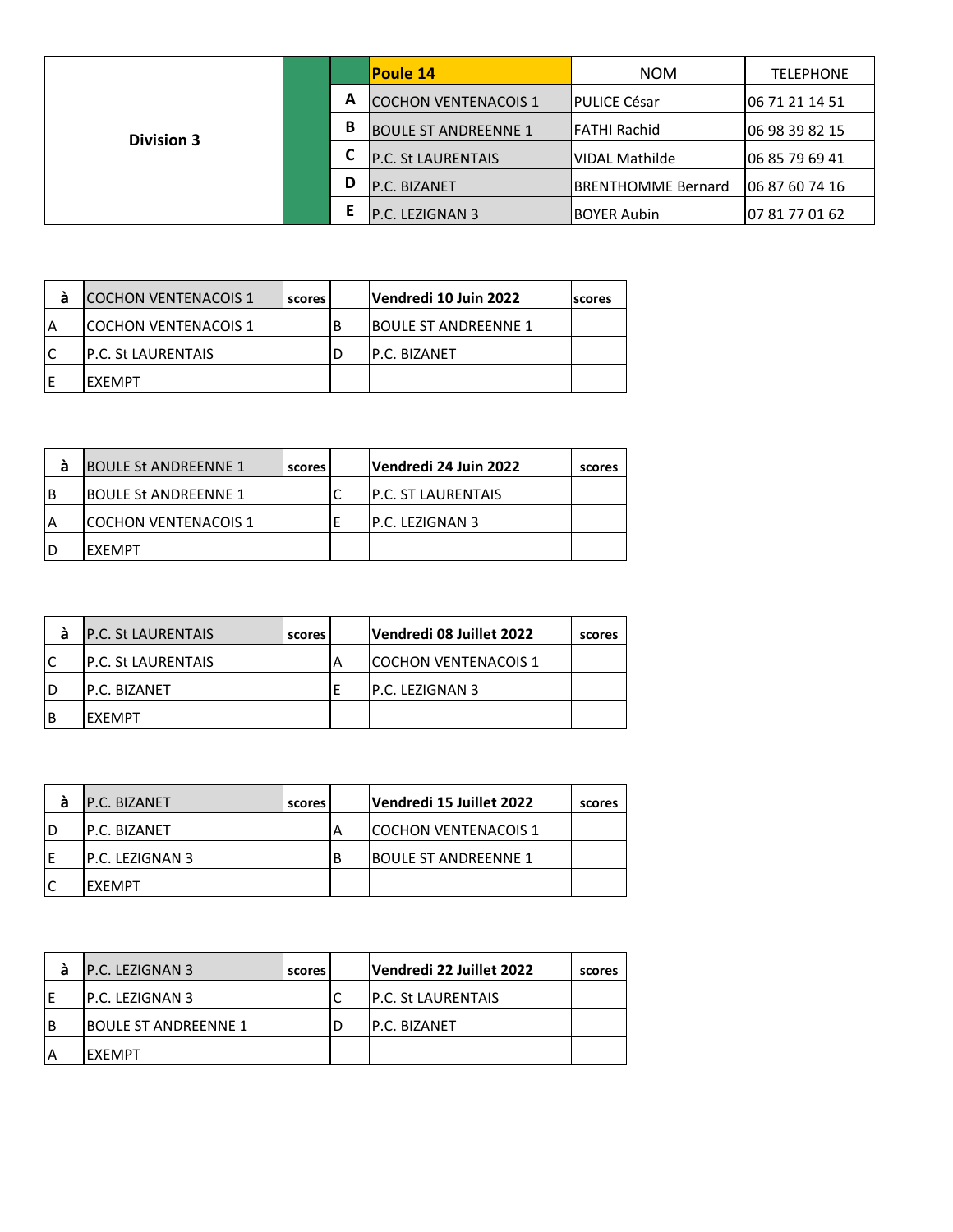|                   |   | <b>Poule 15</b>       | <b>NOM</b>                | <b>TELEPHONE</b> |
|-------------------|---|-----------------------|---------------------------|------------------|
|                   | А | U.B ESPERAZA          | SAUNIERE Joffrey          | 06 66 62 76 68   |
| <b>Division 3</b> | B | <b>U. B KERCORB</b>   | <b>CARBONNEAU Olivier</b> | 06 07 96 37 33   |
|                   | L | <b>P.C. MONTAZELS</b> | LABEDA Rémy               | 06 51 15 90 50   |
|                   | D | C.O. COUIZA           | lMALOT Mickaël            | 06 62 32 16 47   |
|                   | Ε | PETANQUE CAMPENOISE   | <b>TOLLON Jean-Claude</b> | 06 43 83 96 90   |

| а  | U.B ESPERAZA    | scores | Vendredi 10 Juin 2022 | <b>scores</b> |
|----|-----------------|--------|-----------------------|---------------|
| ۱A | IU.B ESPERAZA   |        | <b>IU. B KERCORB</b>  |               |
| lC | IP.C. MONTAZELS |        | IC.O. COUIZA          |               |
| ΙE | IEXEMPT         |        |                       |               |

|          | IU. B KERCORB | scores | Vendredi 24 Juin 2022      | scores |
|----------|---------------|--------|----------------------------|--------|
| <b>B</b> | IU. B KERCORB |        | <b>IP.C. MONTAZELS</b>     |        |
| ۱A       | U.B ESPERAZA  |        | <b>PETANQUE CAMPENOISE</b> |        |
| ID       | <b>FXFMPT</b> |        |                            |        |

| а  | <b>IP.C. MONTAZELS</b> | scores | Vendredi 08 Juillet 2022   | scores |
|----|------------------------|--------|----------------------------|--------|
| lC | <b>IP.C. MONTAZELS</b> |        | U.B ESPERAZA               |        |
| ID | IC.O. COUIZA           |        | <b>PETANQUE CAMPENOISE</b> |        |
| lΒ | IEXEMPT                |        |                            |        |

|    | IC.O. COUIZA               | scores | Vendredi 15 Juillet 2022 | scores |
|----|----------------------------|--------|--------------------------|--------|
| ID | IC.O. COUIZA               |        | IU.B ESPERAZA            |        |
| E  | <b>PETANQUE CAMPENOISE</b> |        | U. B KERCORB             |        |
|    | IFXFMPT                    |        |                          |        |

| а  | <b>PETANQUE CAMPENOISE</b>  | scores | Vendredi 22 Juillet 2022 | scores |
|----|-----------------------------|--------|--------------------------|--------|
| ١F | <b>IPETANQUE CAMPENOISE</b> |        | <b>IP.C. MONTAZELS</b>   |        |
| B  | <b>IU. B KERCORB</b>        |        | IC.O. COUIZA             |        |
|    | <b>IFXFMPT</b>              |        |                          |        |